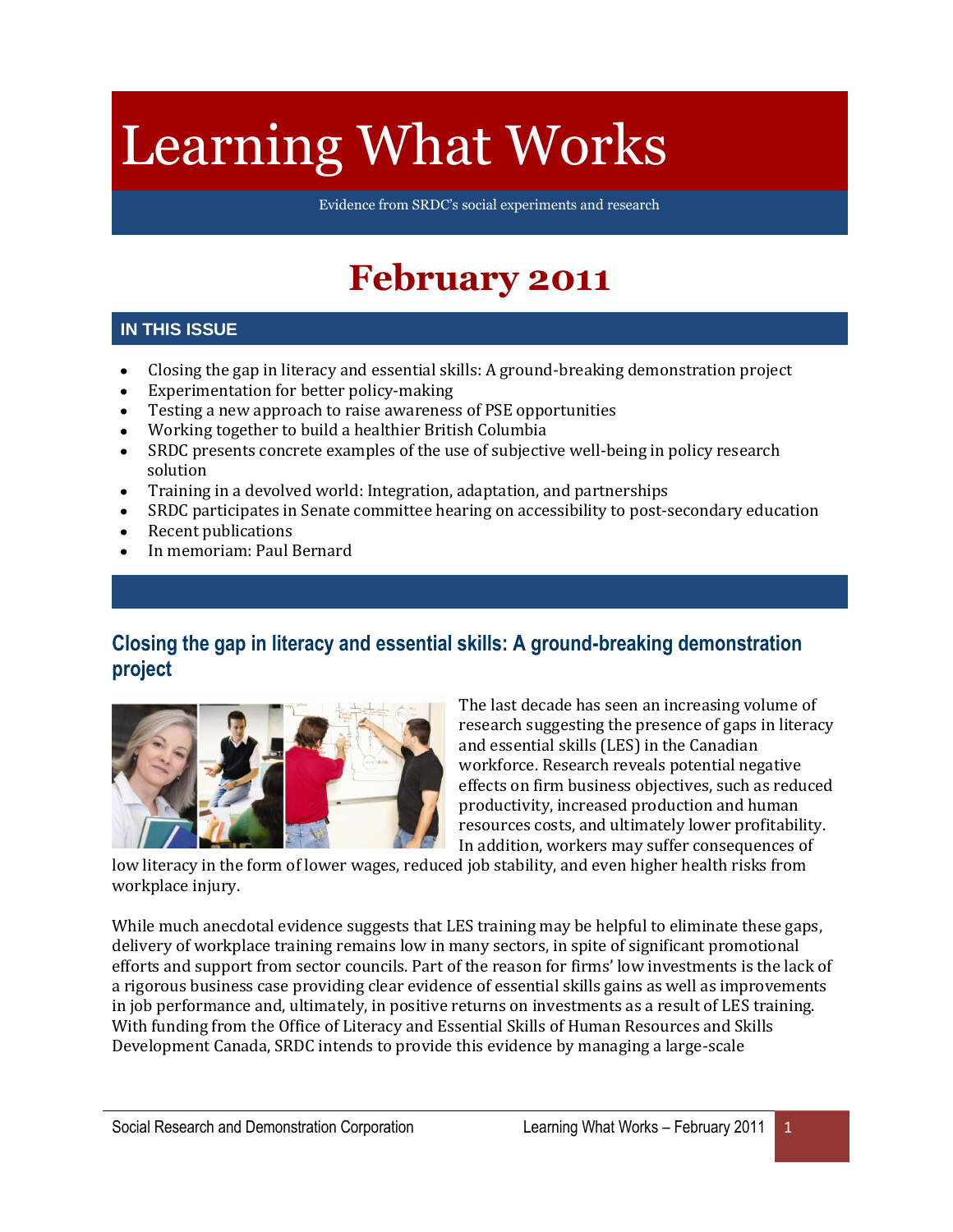demonstration project, which will evaluate workplace LES training with the most rigorous evaluation methods.

The Literacy and Essential Skills in the Workplace project uses a random assignment design to provide the most reliable measures of the impacts of LES training on workers' skills, their job performance, and other outcomes relevant to workers and firm-level objectives. The study began in February 2010 and will run to February 2013. Eighty to 100 firms are to be recruited, with a participation of up to 1,200 workers, half of whom will receive training; the other half will serve as a control group in the study. The research strategy includes three main components: an experimental evaluation to determine the impacts, implementation research to explore delivery lessons and best practices, and a cost-benefit analysis to estimate returns on investments in LES training by firms and government.

Following a comprehensive sector analysis and engagement process, the accommodation sector in the tourism industry was selected as the target sector for the demonstration project. Conditions in this sector are best to help maintain the integrity of the evaluation and at the same time, results will be broadly applicable to many frontline occupations in other service industries, including food services, retail sales, and other clerical and administrative positions. A pan-Canadian set of delivery partners has been developed to implement the project including the Canadian Tourism Human Resource Council and their counterparts in British Columbia, Saskatchewan, Ontario, New Brunswick, and Newfoundland and Labrador. Training solutions will be developed and delivered in partnership with SkillPlan and The Training Group at Douglas College, recognized leaders in essential skills training.

Last November, David Gyarmati, SRDC research director leading the Literacy and Essential Skills in the Workplace project, made a presentation on the project's objectives and design to the Canadian Literacy and Learning Coalition. Read hi[s presentation notes.](http://www.srdc.org/uploads/DGyarmati_2010_LES.pdf)

# **Experimentation for better policy-making**

Experts and leading practitioners from the United Kingdom, Singapore, the Netherlands, Brazil, Australia, and Canada met last September in Singapore to discuss how governments can explore and anticipate the future, how they can innovate and adapt to increase the likelihood of favourable social outcomes. This was the fourth roundtable of the New Synthesis project, a collaborative international research network that draws on the collective knowledge and experience of senior public officials, researchers, and scholars from six countries and 25 organizations to develop a new synthesis of public administration that is "aligned with the challenges of serving the public good in the 21st century."

Jean-Pierre Voyer, SRDC president, was invited to the Singapore roundtable, which focused on preparing government to serve beyond the predictable. His presentation looked at how an important and powerful research tool – experimentation, or more specifically, social experiments – can contribute to improve policy-making. Experimentation allows policy makers to measure, in advance of full scale implementation, the size and scope of expected outcomes of a new program or policy and to identify any undesirable or unintended effects. The regular and systematic use of experiments, i.e., demonstration projects based on rigorous evaluation methods, can contribute greatly to the anticipative capacities of governments. It can improve the capacity of governments and build the adaptive capacity of communities through collective learning.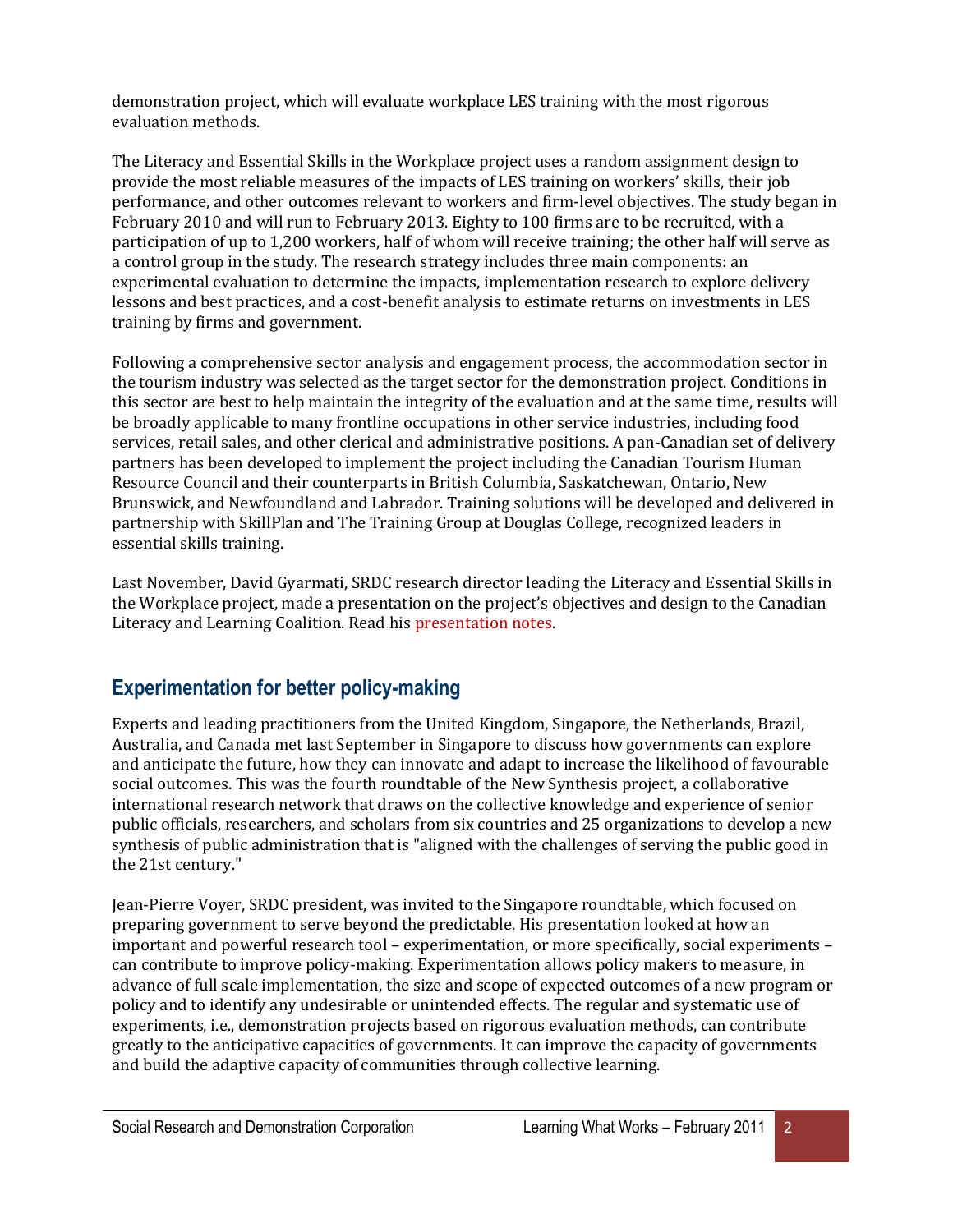There are several reasons for governments to engage in experimentation:

- Experimentation puts ideas to the test (identifying barriers, estimating take-up rates, measuring intended and unintended outcomes, measuring impacts, and obtaining costbenefits).
- Innovation is needed to address emerging complex problems, and experimentation plays an  $\bullet$ important role in the innovation process.
- Social experiments can serve as a means to disseminate new practices.

Social experimentation has developed over the last 40 years as a major form of research activity whose use is widespread.

Read Jean-Pierre Voyer's [presentation notes.](http://www.srdc.org/uploads/JPVoyer_2010SynthesisProject.pdf) 

Learn more about the [New Synthesis project.](http://www.ns6newsynthesis.com/)



*Jocelyne Bourgon, SRDC board member (front row, fourth from left), Jean-Pierre Voyer, SRDC president (second row, centre), and delegates of the New Synthesis project. Singapore Roundtable, September 2010.*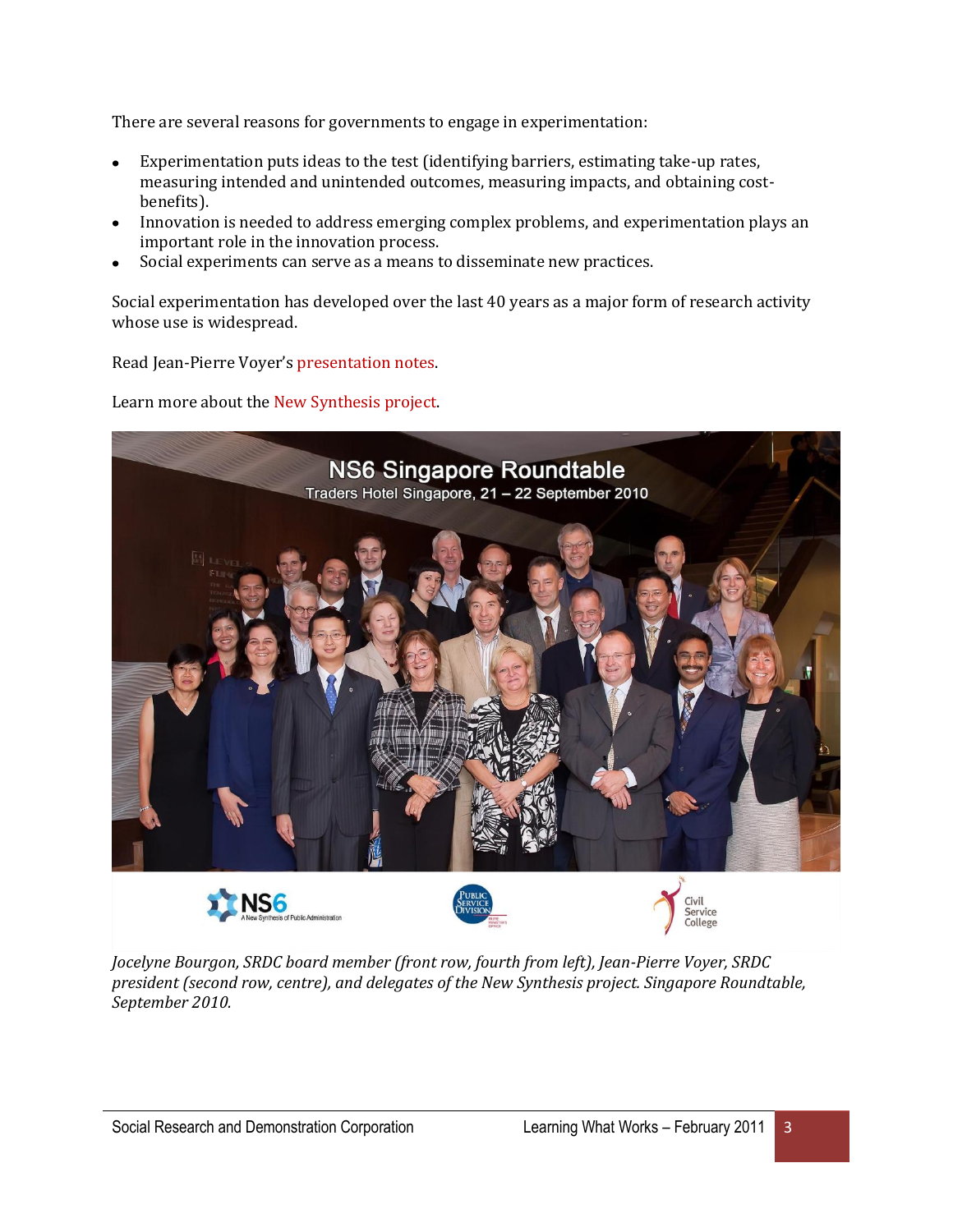# **Testing a new approach to raise awareness of PSE opportunities**



SRDC is implementing an experiment to test a new program called Life After High School that provides support to high school students in British Columbia through the process of applying for a postsecondary program and for student financial aid.

SRDC is working with Professor Phil Oreopoulos of the University of Toronto to develop, implement,

and evaluate Life After High School in BC high schools with lower rates of graduates making the transition to post-secondary education (PSE). Recruitment of participating schools began in April 2010. By September, SRDC secured the cooperation of 50 principals and had permission to proceed from their school districts. Half the schools were assigned at random to receive the program and half were allocated to a control group for evaluative purposes.

The program is innovative in its universal approach. Through its classroom workshops, all Grade 12 students should apply for, and learn how to pay for, a program of study at a BC college or university. All students are invited to attend as part of a strategy to increase attendance of those who are less likely to apply to post-secondary education. The program removes financial barriers to the process as it pays application fees. By making this payment, students can learn about their post-secondary eligibility at any BC public institution. Although the program cannot assure acceptance into their program of choice, Grade 12 students will nevertheless gain awareness and valuable knowledge about processes for the BC Post-Secondary Education Application and StudentAid.

The program comprises three one-hour workshops during normal class time in the fall and spring. The first workshop helps students choose a college or university and determine their postsecondary budget. The second guides them in the application process for a post-secondary program (including payment of the application fee for one program at any BC public institution). The third workshop takes students through the application for student financial aid. Over the three workshops, students receive information about the benefits of PSE and step-by-step practical assistance about how to apply for PSE and student aid.

The overall goal of the intervention is to increase the proportion of students who enroll in postsecondary education after high school. Not all who apply will take up a place immediately, but the arrival of acceptance letters may well encourage some to give post-secondary education a try when they might not have done so without the intervention. Outcomes will be measured by comparing school-level administrative data on post-secondary transition rates for the 25 program group schools to those at the 25 control group schools. Other program objectives include increasing Grade 12 students' awareness and knowledge of relevant post-secondary opportunities, to be measured by a survey in June 2011. Students should leave the program better equipped to apply in future years. Although current funding covers the evaluation of effects in the first year, the evaluation is constructed so that the differences in student outcomes can be tracked for five years.

The experiment began in March 2010 with funding from the Canada Student Loans Program of Human Resources and Skills Development Canada, and with the support of StudentAid BC. Results are expected to be available in the summer of 2012.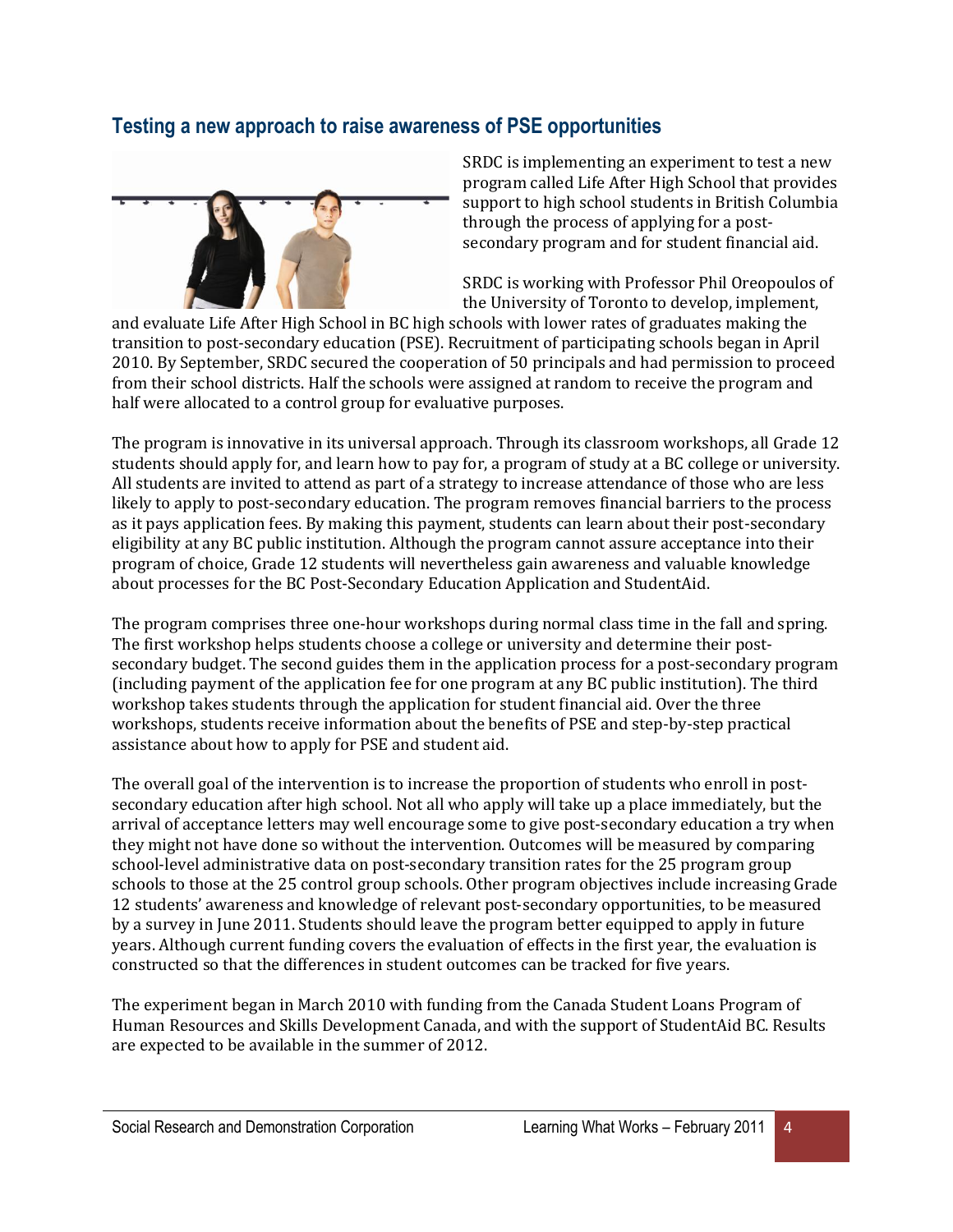# **Working together to build a healthier British Columbia**

Over the past three years, SRDC was engaged in a unique opportunity to evaluate several health promotion initiatives delivered across British Columbia (BC). In 2006, the BC government provided a one-time \$25 million grant to BC Healthy Living Alliance (BCHLA) to improve the health of British Columbians. A first of its kind in BC, the project brought together key organizations in health promotion and other areas as well as communities in the province. BCHLA members worked together to develop and implement 15 healthy living initiatives in 4 strategic areas: healthy eating, physical activity, tobacco reduction, and community capacity building.

BCHLA entered into an agreement with the Michael Smith Foundation for Health Research to facilitate an independent evaluation. In 2007, SRDC was contracted by the Foundation to conduct an evaluation of these initiatives. Six of them were selected for an outcome evaluation and another for a case study.

The SRDC evaluation team relied on a variety of research methods to evaluate the selected initiatives. Process, outcomes, and formative evaluation designs were used along with a variety of methods to collect information, such as surveys, observations, focus groups, site visits, key informant interviews, and case studies.

BCHLA chairs acknowledged in their final report on the initiatives that SRDC's evaluation results provided valuable insights into their work in BC communities. Furthermore, the results contributed to research in the four strategic areas of healthy living.

SRDC evaluated the following initiatives:

#### **Healthy eating**

- **Sip Smart! BC.** The initiative was designed to deliver lessons to students in grades 4, 5, and 6 that inform them about health risks associated with sugar sweetened drinks, and reduce their consumption. Read the evaluation [summary.](http://www.srdc.org/uploads/BCHLA_SipSmart.pdf)
- **Healthy Food and Beverage Sales in Recreation Facilities.** The initiative aimed to promote the sale of healthy foods in places where people work and play. Read the evaluation [summary.](http://www.srdc.org/uploads/BCHLA_HealthyFood.pdf)
- **Farm to School Salad Bar.** The goal of the initiative was to increase the consumption of fruits and vegetables among school-aged children by increasing access to local, fresh, nutritious, and culturally appropriate foods. Read the evaluation [summary.](http://www.srdc.org/uploads/BCHLA_SaladBar.pdf)

#### **Tobacco reduction**

- $\bullet$ **Smoke-Free Housing in Multiple-Unit Dwellings.** The initiative aimed to support interested housing providers to increase the number of voluntary smoke-free units available in multi-unit dwellings. Read the evaluatio[n summary.](http://www.srdc.org/uploads/BCHLA_SmokeFree.pdf)
- **Tobacco-Free Workplace Initiative.** This initiative aimed employers to implement tobaccofree workplaces and offer resources to employees who want to stop smoking. Read the evaluation [summary.](http://www.srdc.org/uploads/BCHLA_TobaccoFree.pdf)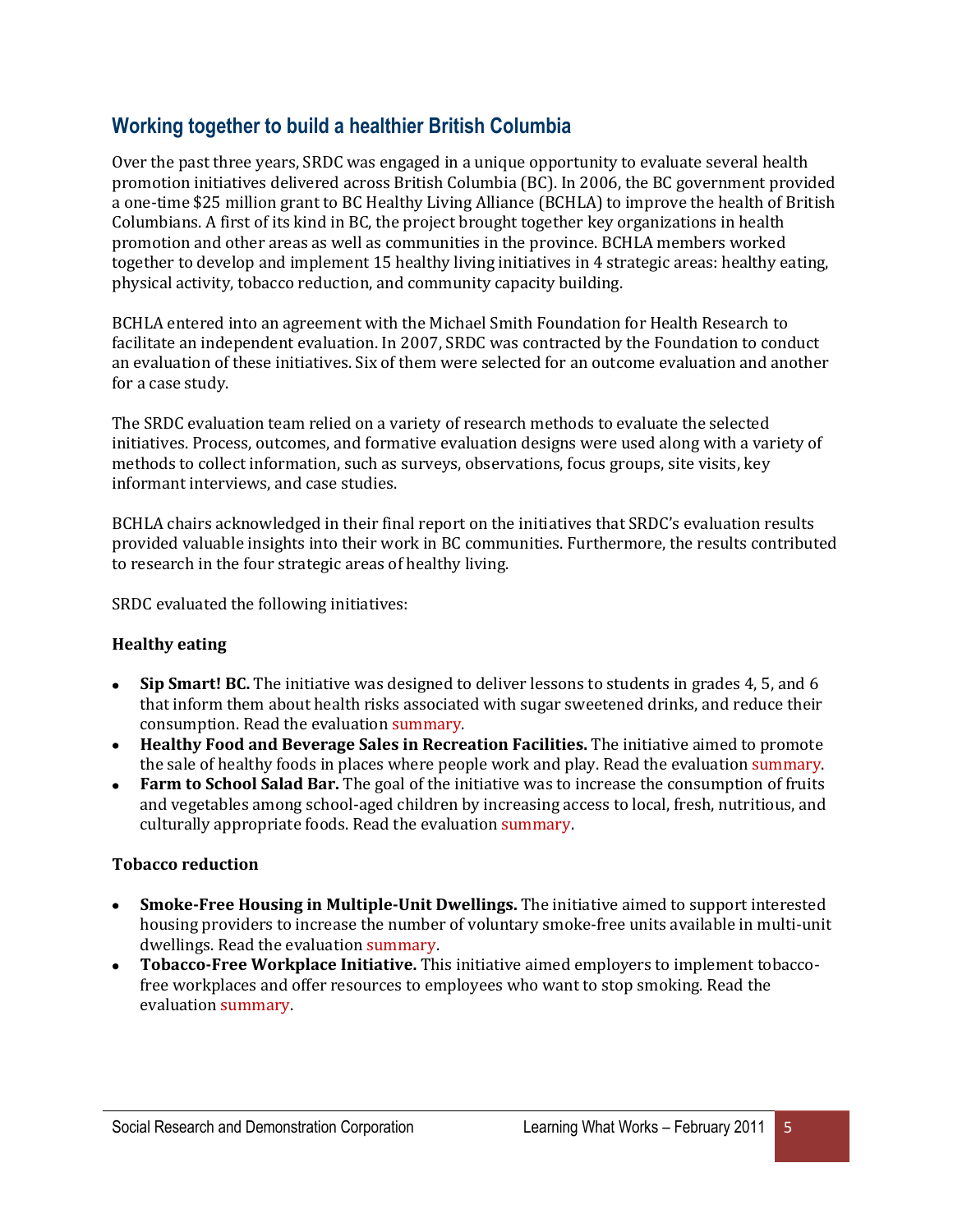#### **Physical activity**

**Walk BC.** The initiative was established to raise awareness of the importance of a physically active lifestyle and support and promote walking as a key factor in increasing overall health and well-being in communities. It also provided resources and support through the Physician Engagement Program to physicians across BC with resources for their patients. Read the evaluation [summary.](http://www.srdc.org/uploads/BCHLA_WalkBC.pdf) 

#### **Community capacity building**

Community Capacity Building Strategy. The strategy set out to engage people in making their community a healthier and more vibrant place. Read the evaluation [summary.](http://www.srdc.org/uploads/BCHLA_Community.pdf) 

For information on the SRDC evaluation reports, contact Susanna Gurr, SRDC research director. To learn more about the BCHLA initiatives, write to Samantha Hartley-Folz, BCHLA manager of grant liaison. Read about the [BCHLA initiatives.](http://www.bchealthyliving.ca/)

# **SRDC presents concrete examples of the use of subjective well-being in policy research**

In recent years, there has been a growing volume of new research in the determinants of happiness, or subjective well-being (SWB), and of its implications for public policy. In December 2010, the Centre for the Study of Living Standards (CSLS) in cooperation with the Institute for Competitiveness and Prosperity (ICP) held a conference and series of panel discussions in Ottawa to take stock of this new research and explore the role of SWB in Canadian public policy.

Presentations were made by several prominent academics, including the keynote address by professor emeritus and SRDC board member, John Helliwell, an internationally recognized expert in the study of well-being and life satisfaction. Dr. Helliwell emphasized the importance of social context and trust in determining levels of happiness and called for more empirical research and use of SWB in cost-benefit analysis.

David Gyarmati, SRDC research director, was also invited to present his view on the role of SWB in policy research. He discussed the importance of including measures of life satisfaction and social capital in policy evaluations, highlighting several concrete examples of their innovative use in SRDC's research. He emphasized the need for rigorous methodologies such as random assignment, and comprehensive frameworks for evaluation and cost-benefit analysis, including a broad set of determinants of SWB.

The conference received significant attention from national and local media, including the presence of the Canadian Broadcasting Corporation (CBC), whose correspondents interviewed CSLS chairman and SRDC board member, Ian Stewart. *The Globe and Mail* published a full-page article following the event.

Read the [presentation notes](http://www.srdc.org/uploads/DGyarmati_2010_CSLS_ISP.pdf) of SRDC's David Gyarmati. Read the complete conference program and other presentation notes on th[e CSLS Web site.](http://www.csls.ca/events/happinessconference.asp)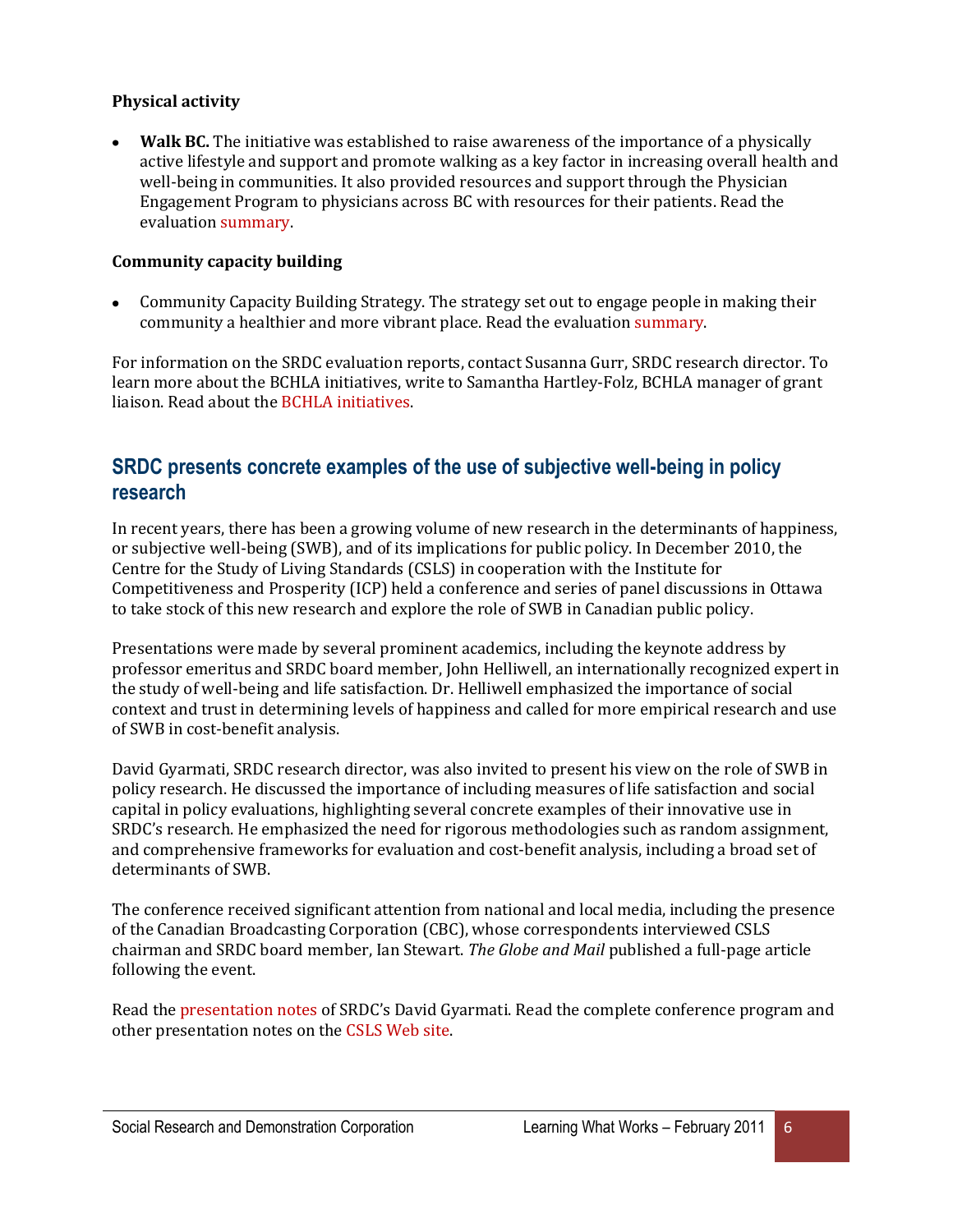# **Training in a devolved world: Integration, adaptation, and partnerships**

To help address its theme "Recovering Together? Fiscal Pressures, Federalism, and Social Policy", the 2010 Queen's International Institute on Social Policy invited Karen Myers, SRDC principal research associate, to discuss policies that foster human capital investment later in life.

Labour market-related training policy has become more important in recent years. In an increasingly dynamic economy, more workers may need to make labour market adjustments and seek assistance as they decide what to do and how to do it. Workers may need to switch to entirely new occupations or industries. As skill requirements rise and change, lower skilled workers are particularly vulnerable and are faced with the need to upgrade their skills.

For the past 15 years, governments have re-negotiated the framework for active labor market policy. Now that each province and territory has signed a labour market development agreement (LMDA) with the federal government, training programs and services can be adapted to meet changing needs of Canadians. An opportunity has emerged to recast training policy as part of a larger human capital development strategy that contributes to a broad and progressive agenda of growth and prosperity.

What additional policy components are necessary to make this broader agenda a reality? The renegotiation of LMDAs raised the major issue of access to training for individuals not eligible for employment insurance (EI) benefits. In response, the federal government proposed to invest an additional \$500 million annually through labour market agreements (LMAs). It also offered to explore the feasibility of transferring funds to existing programs for vulnerable groups. There are now several agreements and initiatives in addition to LMDAs and LMAs. Combined with provincial and territorial investments, annual spending on training for unemployed individuals ranges from \$2.5 billion to \$3 billion.

Although LMAs and other agreements are billed as a new training architecture in practice, funds have been used in a rather ad hoc way. There remains a patchwork of programs and services overseen by numerous ministries and defined by funders rather than by the needs and goals of individual workers. Several provinces have begun to integrate their service delivery by offering a consistent suite of services for the unemployed, regardless of their eligibility for various programs and their place of residence.

Much progress has been made, with more work left to be done. In some provinces, little interministerial cooperation exists, especially across ministries responsible for education, economic development, and citizenship and immigration. Although international literature raises a pressing need to create a joint policy framework for employment services, adult education, and economic development, there is still little dialogue across policy domains in Canada.

So what do we need to move forward? More information and more opportunities for policy learning across jurisdictions. As uncertainty over how to solve a problem increases, the value of information about solving that problem also increases. Yet, the current Canadian program of research on labour market training is strikingly under-developed. The LMDA evaluation framework is narrowly defined. There is little public information to answer basic questions such as what training Canadians take and which types of training are effective in helping to secure decent paying jobs.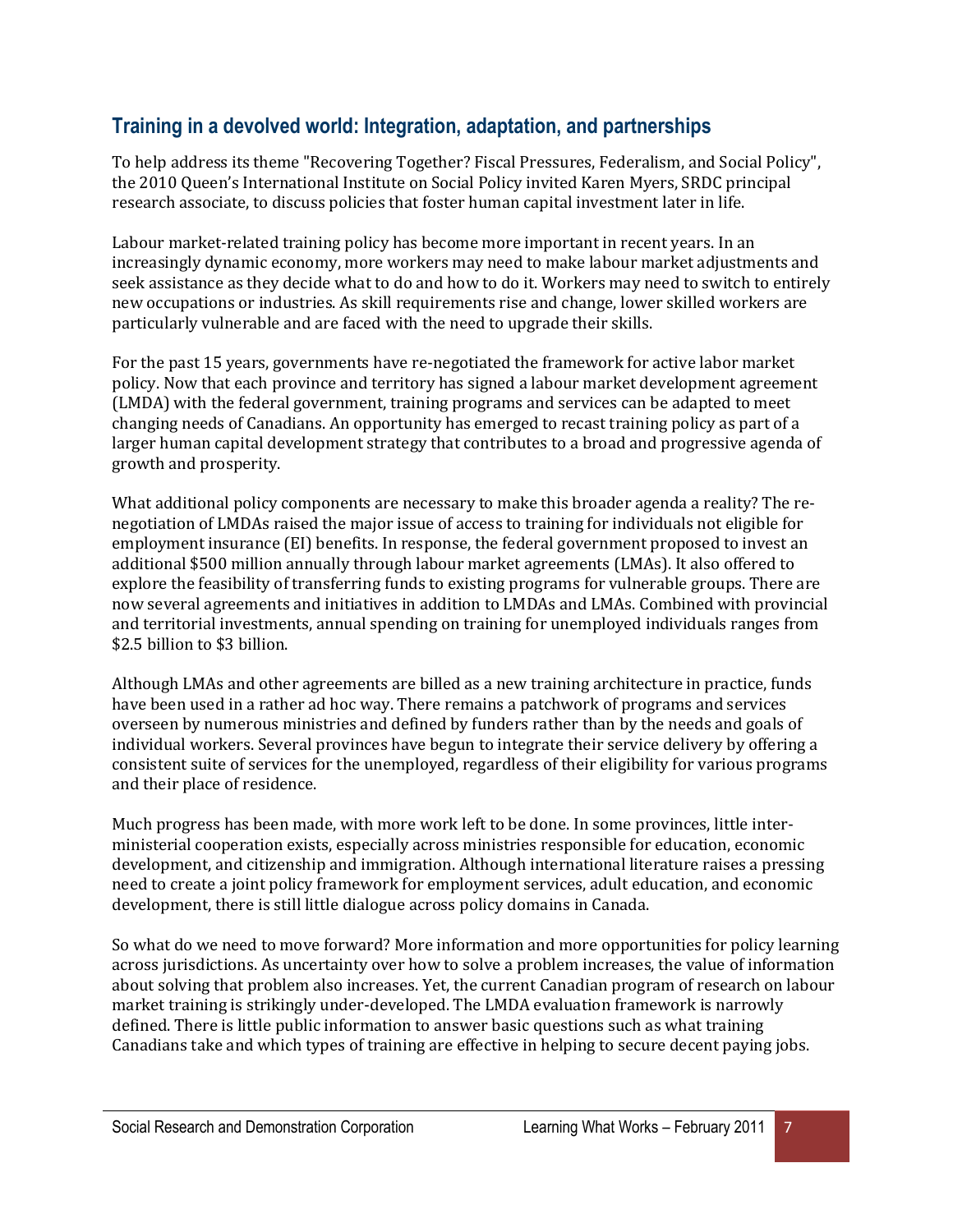Faced with an increasingly complex set of policy-making options, innovative federal, provincial, and territorial partnerships are required to generate information and use it to develop solutions that are technically workable and politically feasible.

Read th[e notes](http://www.srdc.org/uploads/KMyers_2010QUIISP.pdf) of Karen Myer's presentation or watch the [video.](http://www.queensu.ca/sps/events/qiisp/2010/Karen_Myers_video.php)

# **SRDC participates in Senate committee hearing on accessibility to post-secondary education**

SRDC was invited in the summer of 2010 to appear before the Standing Senate Committee on Social Affairs, Science and Technology, which was studying accessibility of post-secondary education (PSE) in Canada. SRDC informed senators about four of its projects testing new approaches to increase access to PSE, with a special emphasis on access by under-represented groups (such as students from low-income families, students from disadvantaged communities, first-generation students\*, and Aboriginal students):

- **Future to Discover.** The demonstration project involves 5,400 high school students in New-Brunswick and Manitoba. It is testing the early intervention of a post-secondary information program, *Explore Your Horizons*, and an advanced guarantee of student financial assistance, *Learning Accounts*.
- **BC AVID.** The demonstration project involves more than 1,300 high school students in British Columbia. It is testing a U.S. college-preparatory program known as Advancement Via Individual Determination (AVID) for under-achieving students who are unlikely to go to PSE without some supportive intervention.
- **Willingness to Pay for PSE.** The project used experimentally derived indicators to examine the *Senate of Canada* sensitivity of under-represented groups to the price



- of PSE and determine whether loan aversion constitutes a barrier to access.
- Life After High School. For this demonstration project, students from 25 low transition high schools in BC are being provided information about the benefits of PSE and step-by-step practical assistance in applying to post-secondary BC institutions and for student financial aid.

\_\_\_\_\_\_\_\_\_\_\_\_\_\_\_\_\_\_\_\_\_\_\_\_\_\_\_\_\_\_\_\_\_\_\_\_\_\_\_

<sup>\*</sup> First-generation students are defined as those who had no parent with a completed degree or certificate at higher than a high school level.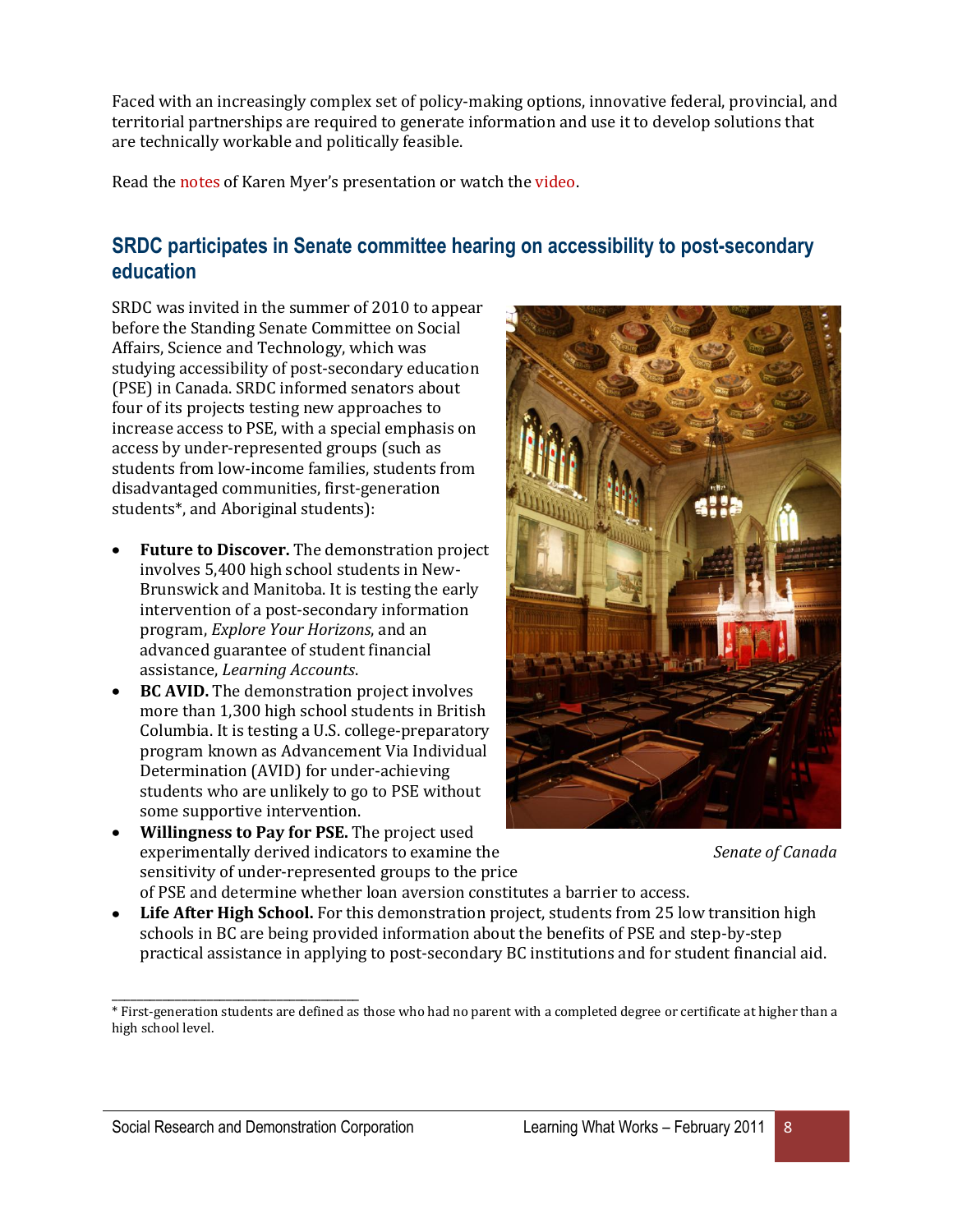Jean-Pierre Voyer, SRDC president, and Heather Smith-Fowler, SRDC senior research associate, briefly described the nature of these projects and the important policy questions that SRDC sought to answer. They pointed out that three of these large-scale projects were conducted as social experiments using the random assignment of participating students and schools. They added that this was the most reliable and accurate way to determine whether these interventions made a difference in PSE participation rates.

Read th[e notes](http://www.srdc.org/uploads/Senate_2010_JPVoyer_EN.pdf) of Jean-Pierre Voyer's presentation.

Read th[e transcript](http://www.parl.gc.ca/40/3/parlbus/commbus/senate/Com-e/soci-e/09cv-e.htm?Language=E&Parl=40&Ses=3&comm_id=47) of the Senate committee's proceedings.

# **Recent publications**

#### **Willingness to Pay for Post-secondary Education Among Under-represented Groups**

A research report released in September 2010 by SRDC and the Higher Education Quality Council of Ontario (HEQCO) investigates the roles that financial barriers may play in the under-representation of certain groups in post-secondary education (PSE). It shows that negative perceptions about the costs of PSE and about taking up student loans may discourage some students from pursuing a post-secondary education. [Read the report.](http://www.srdc.org/en_publication_details.asp?id=244)

#### **Final report of the** *learn***\$ave project**

SRDC published the final results of *learn*\$ave, a demonstration project to test the effectiveness of individual development accounts (IDAs) as a tool to promote adult learning and small-business start-up for low-income Canadians[. Read the report.](http://www.srdc.org/en_publication_details.asp?id=246) 

#### **BC AVID Interim Impacts Report**

SRDC's second report on the BC AVID Pilot Project shows that a Canadian version of an American college-preparatory program is helping British Columbia high school students get ready for postsecondary education. BC AVID focuses on students who are academically "in the middle" (who might not otherwise go on to post-secondary education), ensuring they develop the academic and organizational skills they need to succeed in further studies. [Read the](http://www.srdc.org/en_publication_details.asp?id=248) report.

#### **Labour Mobility Between EU and Canada**

SRDC contributed to a recent ECO Canada report, *Labour Mobility Between EU and Canada*. The study looks at the potential of attracting skilled foreign environmental workers from Central and Eastern European Countries and France to Canada. It also indentifies the key barriers to foreign worker mobility to Canada and within the European Union and the initiatives to facilitate their mobility. [Read the report.](http://www.eco.ca/pdf/labour_mobility_report_2010.pdf)